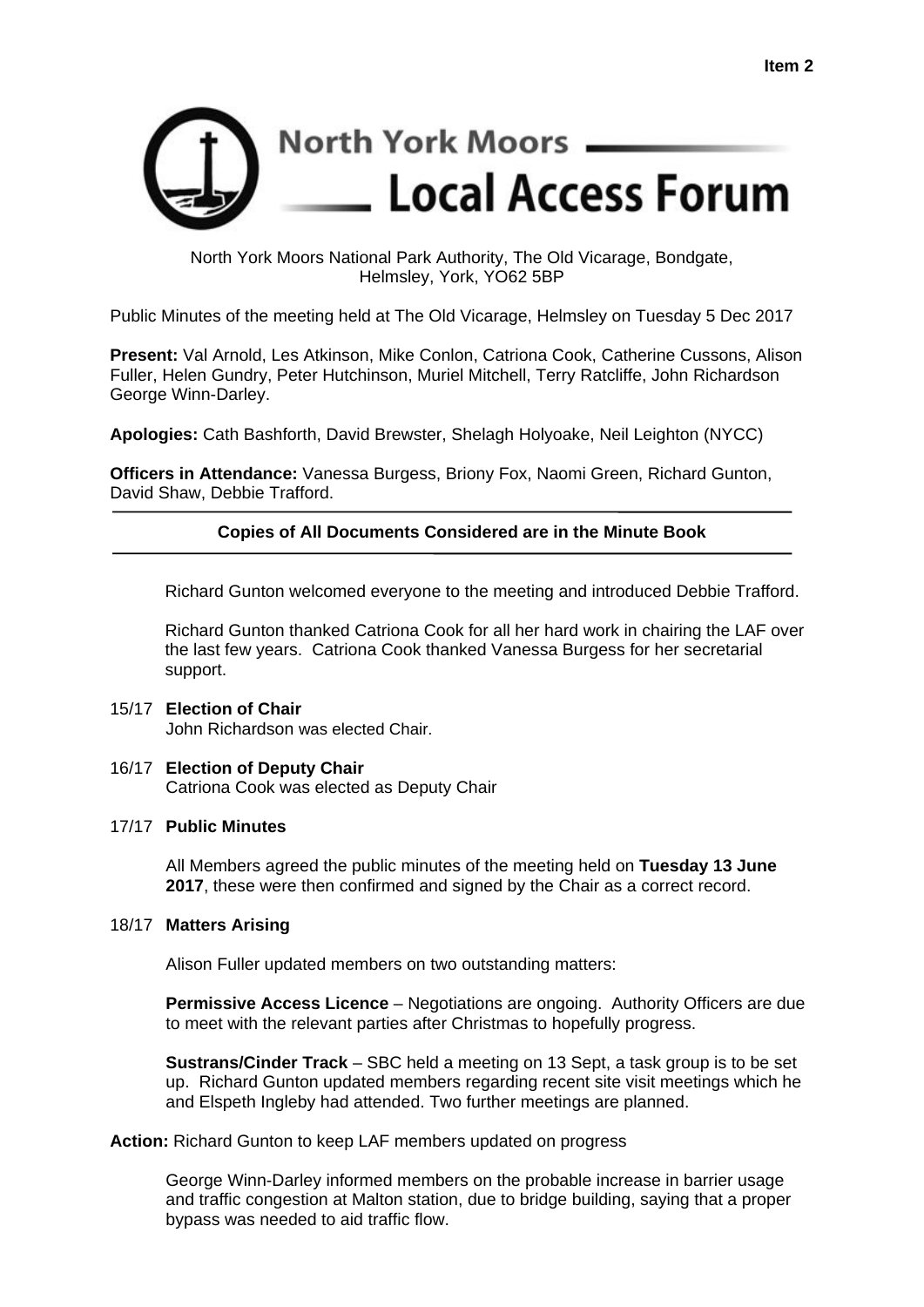**Mowing Grass Verges** – After some discussion members agreed that this item should be followed up with Neil Leighton (NYCC) at the next LAF meeting in June 2018, plus that NP Officers should raise awareness of the issues with local land/home owners by:

- Writing an article to go in Moors Messenger
- Adding info to the NP's website
- Writing an article on Conservation Dept's blog in Spring 2018

**Action:** David Shaw to speak to Nina Beadle, Communications Officer and Rachel Smith, Conservation Administrator to arrange.

**Polyhalite Sub Group** – Helen Gundry informed members that the Sub group had met with Briony Fox to discuss a number of issues raised as part of the first sub group meeting which took place on 5 June 2017. The main points discussed included:

- Biosecurity NP's role/support to other organisations such as Forestry **Commission**
- Creation of a public or permissive bridlepath NP agreed to further investigate, map and cost out
- Funding to further improve walking, horse-riding and cycling routes possibility of future grant programme to tap into, plus Sirius Foundation money
- Moorsbus Helen Gundry to work on a proposal for possible S106 funding

**Action:** Briony Fox – to investigate creation of public/permissive bridlepath

**Guidelines for the organisation of recreational events** – George Winn-Darley informed members that having reviewed the current document some elements of the document were in need of a refresh. Debbie Trafford informed the group that she was about to undertake some work on the document herself and welcomed input from members. Alison Fuller reminded the forum that a request made to Karl at a previous meeting to include the MPV's still needed doing.

**Action:** Debbie Trafford to liaise with George Winn-Darley and John Richardson to progress. Any draft document to be shared with LAF members for comment. Current guidelines can be viewed on the NP's website: http://www.northyorkmoors.org.uk/visiting/enjoy-outdoors/organising-

events/Guidelines-for-the-organisation-of-recreation-events.pdf

## 19/17 **UURs and TROs**

Debbie Trafford reminded the group that the responsibility for UUR and TRO work sat with NYCC highways dept and unfortunately Neil Leighton was unable to attend the meeting to discuss any member concerns. Debbie did advise the group that positive things were happening and the NP had a good working relationship with the NYCC highways team. The Countryside Management team were to take on a member of staff to handle strategic UUR work across the County, plus the NP were to offer NYCC highways guidance on how/where money should be spent.

## 20/17 **LOST WAYS (2026 deadline) / Future of white roads sub group**

Terry Ratcliffe updated members on the issues surrounding RT roads and asked that a map with RT road information on be shared with all LAF members. As indicated in his report Terry asked that the LAF send a letter to NYCC highways requesting that they review the resources, priorities and progress with regard to the discovery of forgotten historic footpaths and bridleways and subsequent DMMOs. Richard Gunton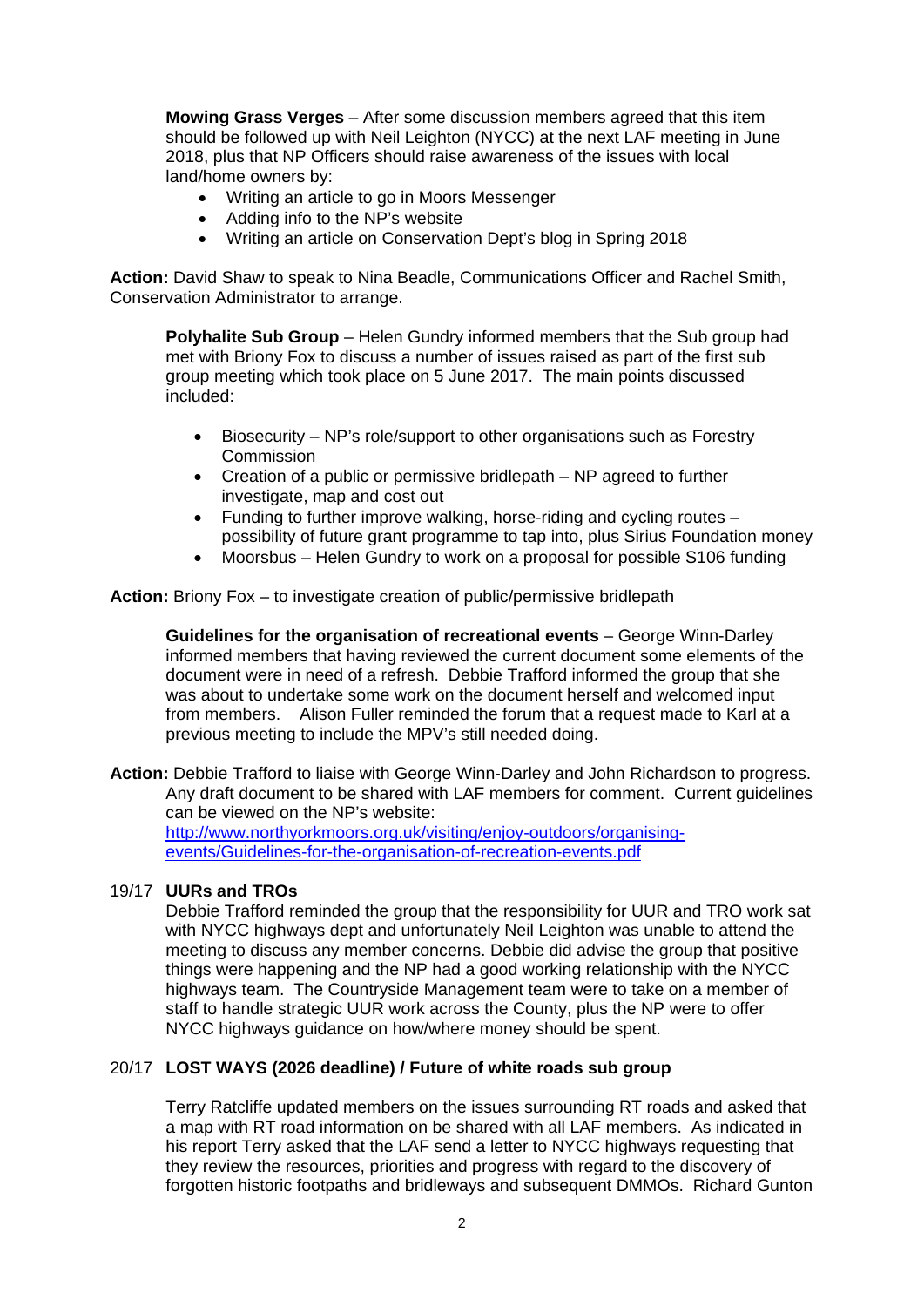advised members that the information from the work of the URMAG group had been sent to NYCC, to help inform them in their work when allocating funds.

**Action:** Vanessa Burgess to e-mail RT map to LAF Members

**Action:** Richard Gunton/LAF Chair to draft a letter to be sent to NYCC highways. **Action:** Terry Ratcliffe to send Debbie Trafford a copy of Craven, Harrogate and Selby report

- 21/17 **Update from Disability Advisory Group**  David Brewster was unable to attend the meeting so his update was rescheduled to June 2018.
- **Action:** Vanessa Burgess to send LAF members the DAG notes from the meeting on 1 December

### 22/17 **Future funding for farmers – inc payments for public access**

### **Catriona Cook declared an interest as a Farmer**

Catriona Cook updated members on discussions at the last RAF, saying that a letter was being sent to Government lobbying for landowners payment.

David Shaw informed members that the NP's was looking at the issue and working with other NP's, especially Exmoor NP. The NP would be engaging with Farmers, Landowners and other groups such as LAF in due course.

## 23/17 **Regional Access Forums – Natural England withdrawing support**

Brief discussion took place on current situation re: Natural England's resourcing issues and the fact that they are no longer able to offer secretarial support to the RAF.

## 24/17 **Ryedale Cycle Forum/Moorsbus Update**

## **Val Arnold declared an interest as a member of the funding committee**

Helen Gundry, gave members a handout at the meeting, updating them on recent Moorsbus work. Moorsbus facilitated 10,000 passenger journeys this year, but more work needs to take place re: funding and promotion.

 Helen informed the group of the initial bid success re: the Malton to Pickering route, and that the next stage of the bid was due in in February 2018. Discussion followed regarding the possibility of extending the route to include Kirkbymoorside and Helmsley.

## 25/17 **Update on climbing community initiatives**

Mike Conlon updated members on two recent climbing community initiatives – repairs to an entry footpath and the introduction of a stile on land near Bilsdale Hall. Mike praised the support of NP Rangers, saying they were a valuable source of advice and expertise.

## 26/17 **Items for future meetings**

 Cinder Track, Mowing of Grass Verges, Bio Security, Polyhalite Update, DAG Update, Moorsbus/Ryedale Cycle Forum